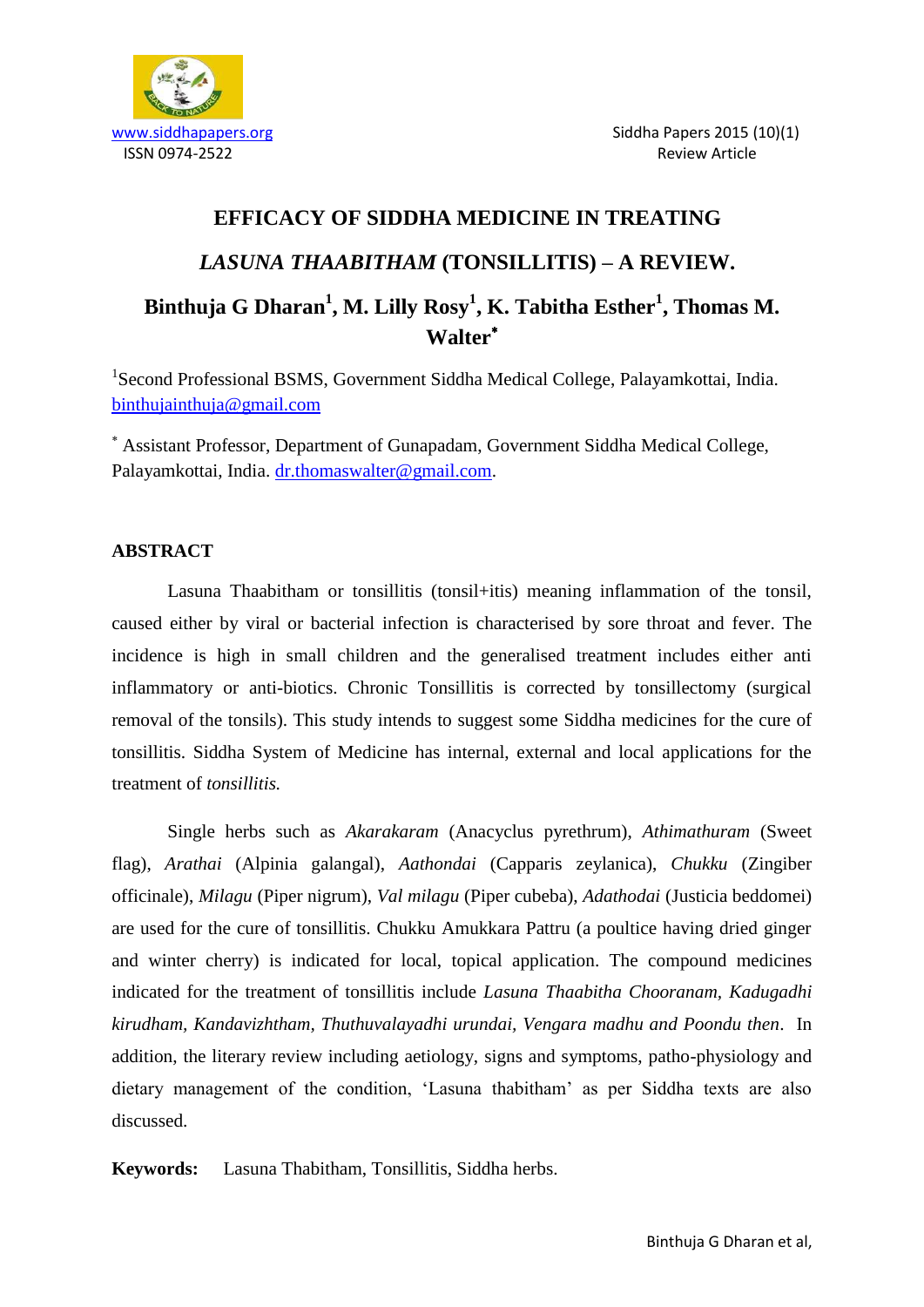# **INTRODUCTION**

Tonsillitis is [inflammation](http://en.wikipedia.org/wiki/Inflammation) of the [tonsils](http://en.wikipedia.org/wiki/Tonsil) most commonly caused by viral or bacterial infection. Symptoms may include [sore throat](http://en.wikipedia.org/wiki/Sore_throat) and [fever.](http://en.wikipedia.org/wiki/Fever) When caused by a bacterium belonging to the [group A streptococcus,](http://en.wikipedia.org/wiki/Group_A_streptococcus) it is typically referred to as [strep throat.](http://en.wikipedia.org/wiki/Strep_throat) The overwhelming majority of people recover completely, with or without medication. In 40%, symptoms will resolve in three days, and within one week in 85% of people, regardless of whether streptococcal infection is present or not.



#### *Signs and Symptoms*

Common signs and symptoms includes sore throat, pain when swallowing, high temperature (fever), coughing, headache, tiredness, [chills,](http://en.wikipedia.org/wiki/Chills) white pus-filled spots on the tonsils, swollen lymph nodes (glands) in the neck, pain in the ears or neck, difficulty ingesting and swallowing meal/liquid intake.

In cases of acute tonsillitis, the surface of the tonsil may be bright red and with visible white areas or streaks of pus.

Tonsilloliths occur in up to 10% of the population frequently due to episodes of tonsillitis.

#### *Aetiology*

The causative agents for tonsillitis may be either in the viral or bacterial form. Viral infections leading to tonsillitis may includes Acute pharyngitis/tonsillitis through *Herpes*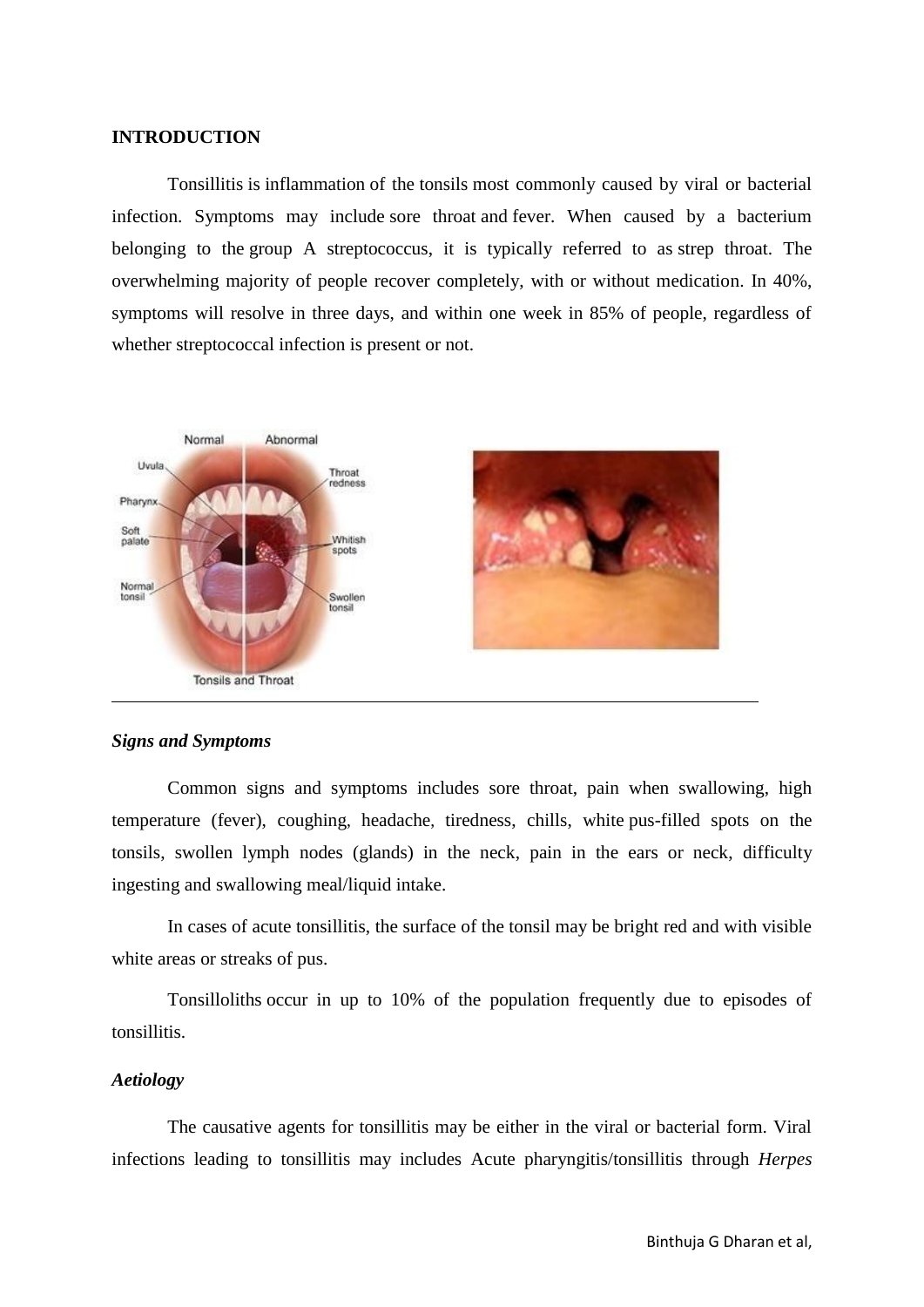*simplex, Epstein Barr, cytomegalovirus, adenovirus and measles viruses*. Bacterial causes are mainly through *GABHS(Group A beta-hemolytic Streptococcus pyogenes)* that leads to strep throat. It causes about 15-30%cases.

# *Lasuna Thaabitham in Siddha*

Lasunam+thaabitham, where thaabitham refers to inflammation the other names for this disease in Siddha system are Annakku thooru (Gunapadam Thaathu Seeva Vagupu) and Unnakku Azharchi(T.V. Sambasivam Pillai Tamil Agarathi). It occurs due to variations in Kabha. According to Naagamuni,there are 1008 diseases that affect the head while 20 diseases pertain to the Ullnakku(tonsils).

# *Complications*

Severe Tonsil infection leads to more severe complication such as collection of pus on back of throat, Sleep apnoea, Rheumatic fever, Post streptococcal Glomerulonephritis, Tonsilloliths that lead to surgery

# *Table. 1. Single Herbs Effective in Treating Tonsillitis[1]*

The following are the single herbs that are effective in the treatment of tonsillitis. They are chronic expectorants and the other descriptions are as follows.

| <b>Name</b>  | <b>Botanical Name</b> | Phytochemical       | <b>Uses in Siddha</b>                        |
|--------------|-----------------------|---------------------|----------------------------------------------|
|              |                       | <b>Constituents</b> |                                              |
| Akkarakaaram | Anacyclus pyrethrum   | Pyrethrine          | Toothaches, Fever                            |
| Milagu       | Piper nigrum          | Piperlongumine      | Arthritis, cvitiligo,<br>wrinkle and cancer. |
| Valmilagu    | Piper cubeba          | Piperine            | Cough and cold,<br>fever                     |
| Adathoda     | Adathoda vasica       | Vacisine            | lowering blood<br>pressure,<br>Menorrhagia,  |
| Adhimadhuram | Glycerrhiza glabra    | Glycerrhizine       | Expectorant, Ulcer                           |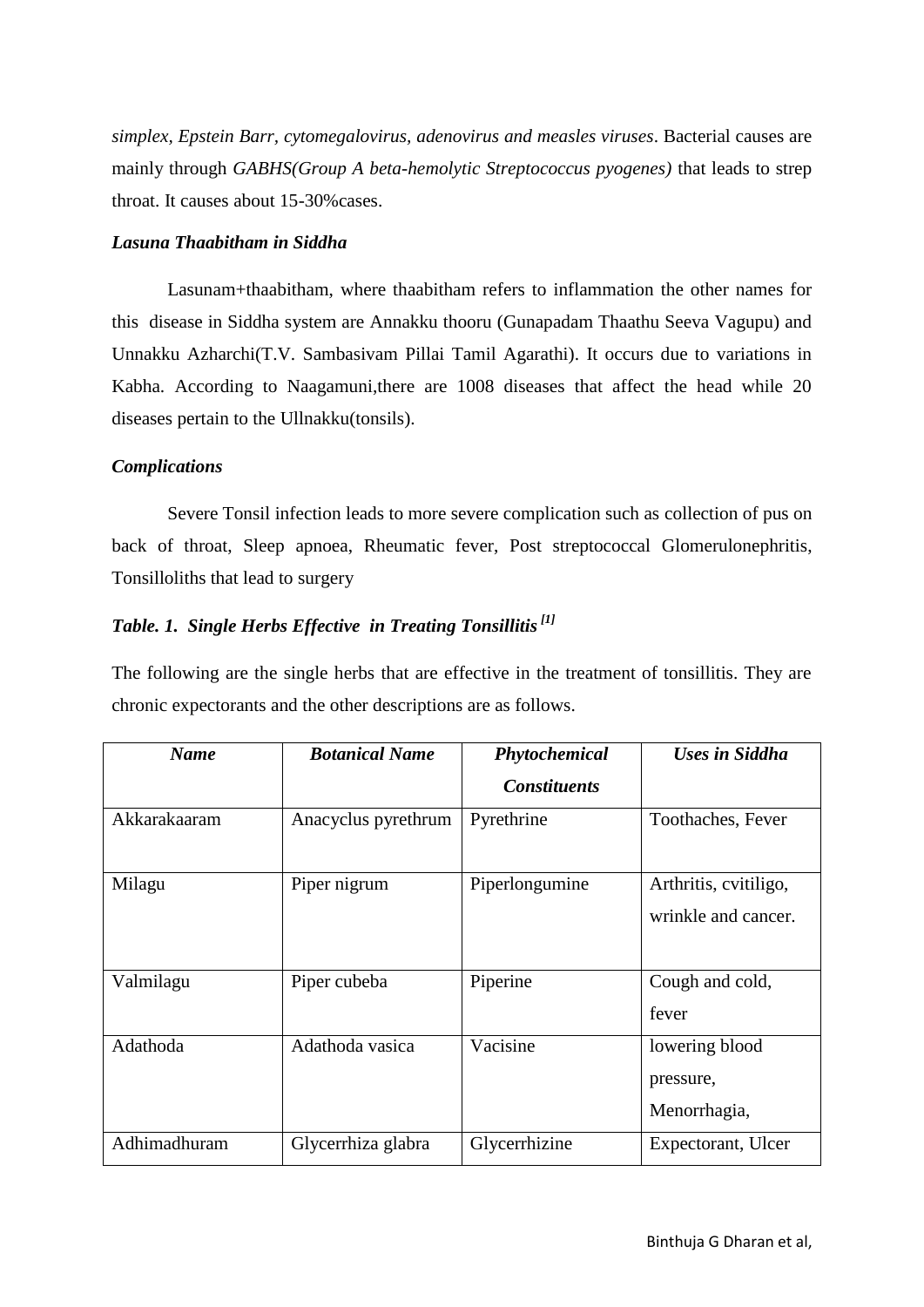| Chukku  | ZIngiber officinale | Zingiberine | Headache, cough,   |
|---------|---------------------|-------------|--------------------|
|         |                     |             | fever              |
| Arathai | Alpinia galnga      | Galangin    | Rheumatism,        |
|         |                     |             | bad breath,        |
|         |                     |             | , ulcers, whooping |
|         |                     |             | cough              |

# *Table. 2. Medicines That Treat Tonsillitis:*

Tonsillitis can also be cured by the following prepared medicines:

| Name of the<br><b>Medicine</b>   | <b>Ingredients</b>              | Dosage/Adjuvant                            | <b>Usage</b>             |
|----------------------------------|---------------------------------|--------------------------------------------|--------------------------|
| Lasuna Thaabitha                 | Thirikadugu,                    | 2 grams with honey                         | <b>Cures Tonsilitis</b>  |
| Chooranam <sup>[2]</sup>         | Indhuppu(Impure                 | or ghee                                    |                          |
|                                  | Sodium Chloride) <sup>[3]</sup> |                                            |                          |
| Thoothuvalayathi                 | Thoothuvalai                    | 1tablet in honey OD                        | Cures Tonsillitis and    |
| Urundai <sup>[4]</sup>           | Adathoadi                       | betel nut size                             | Respiratory<br>Upper     |
|                                  | Thippili                        |                                            | <b>Tract Infections</b>  |
| Thettran                         | Thettran kottai                 | 2 grams with Honey                         | Kabha diseases           |
| Chooranam <sup>[5]</sup>         | Venthayam                       |                                            |                          |
|                                  |                                 |                                            |                          |
| Kadugaathi                       | Millagu                         | with<br><b>BD</b><br>$\mathbf{1}$<br>spoon | Cure for infections of   |
| kirudham <sup>[6]</sup>          | karunjeeragam                   | honey                                      | throat                   |
|                                  |                                 |                                            |                          |
| Kalluppu mathirai <sup>[7]</sup> | Kalluppu(impure                 | 1tablet BD                                 | Cures tonsillitis        |
|                                  | NaCl)                           |                                            |                          |
| Poondu Theen <sup>[8]</sup>      | Vellai Poondu, Then             | Local/Tropical                             | <b>Cures Tonsillitis</b> |
|                                  |                                 | application                                |                          |
| Vengaara Madhu <sup>[8]</sup>    | Vengaaram, Then                 | Local/Tropicanl                            | Akkaram, Oral            |
|                                  |                                 | application                                | disorders                |
| Chukku<br>Amukkara               | Chukku                          | External                                   | <b>Cures Tonsillitis</b> |
| Pattru <sup>[9]</sup>            |                                 |                                            |                          |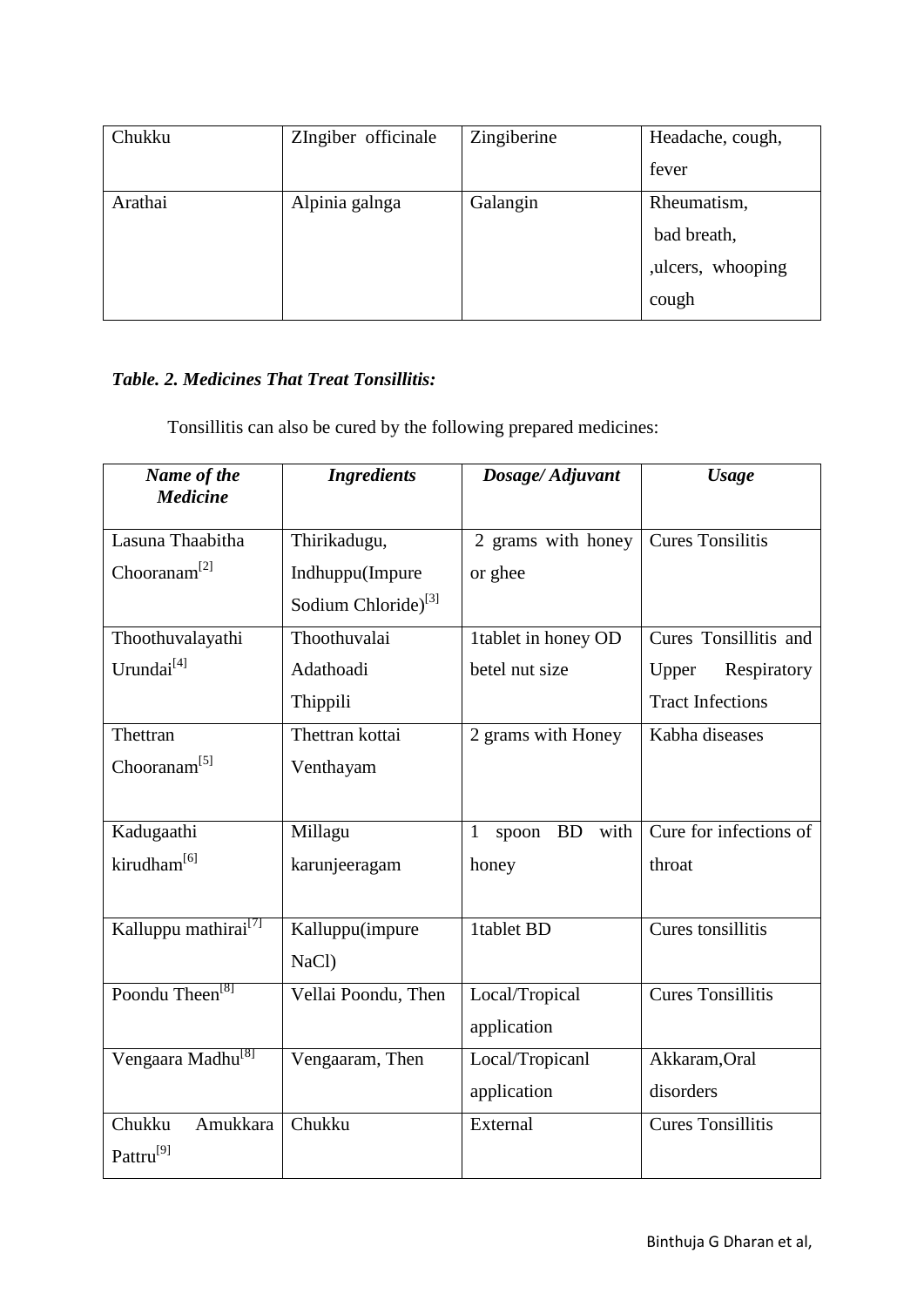## **Thirikadugu**

It includes chukka (*dry Zingiber officinale*), milagu(*Piper nigrum*) and thippili (*Piper longum).*

# **Indhuppu**

Also known as impure sodium chloride or rock salt, this compound has anti inflammatory activity. Also, it is useful as a nauseant and anti fungal agent.

#### **Thoothuvalai (***Solanum trilobatum***)**

This three lobed night shade, belonging to the family Solanaceae has both expectorant and stimulant actions. It is used as a general cure for all upper respiratory tract infections.

#### **Thetran (***Strychnos potatorum)*

Born with the special name clearing nut tree ad belonging to the family Longaniaceae, the seeds of this plant has a mild expectorant action.

#### **Kadugu (***Brassica juncea***)**

The black Indian mustard ha local irritant action and is a vescicant. It can also reduce the occurance of hiccups.

#### **Karunjeeragam (***Nigella sativa***)**

The black cumin seeds have parasiticidal and anthelmintic activities. It is an antipyretic and so is useful for reducing fever caused during severe streptococcal infections.

#### **Karisaalai (***Eclipta alba***)**

This plant contains a resin alkaloid by name ecliptine which is used as a tonic and alterative.

## **Garlic (***Allium sativum***)**

A member of the family Amaryllidaceae, this plant is bulbous in nature and is used for its pungent flavour as a seasoning or a condiment. It is rich in sugars and fiber and is useful for its platelet aggregating activity. Its antiseptic activity is made use of in the prevention of gangrene.